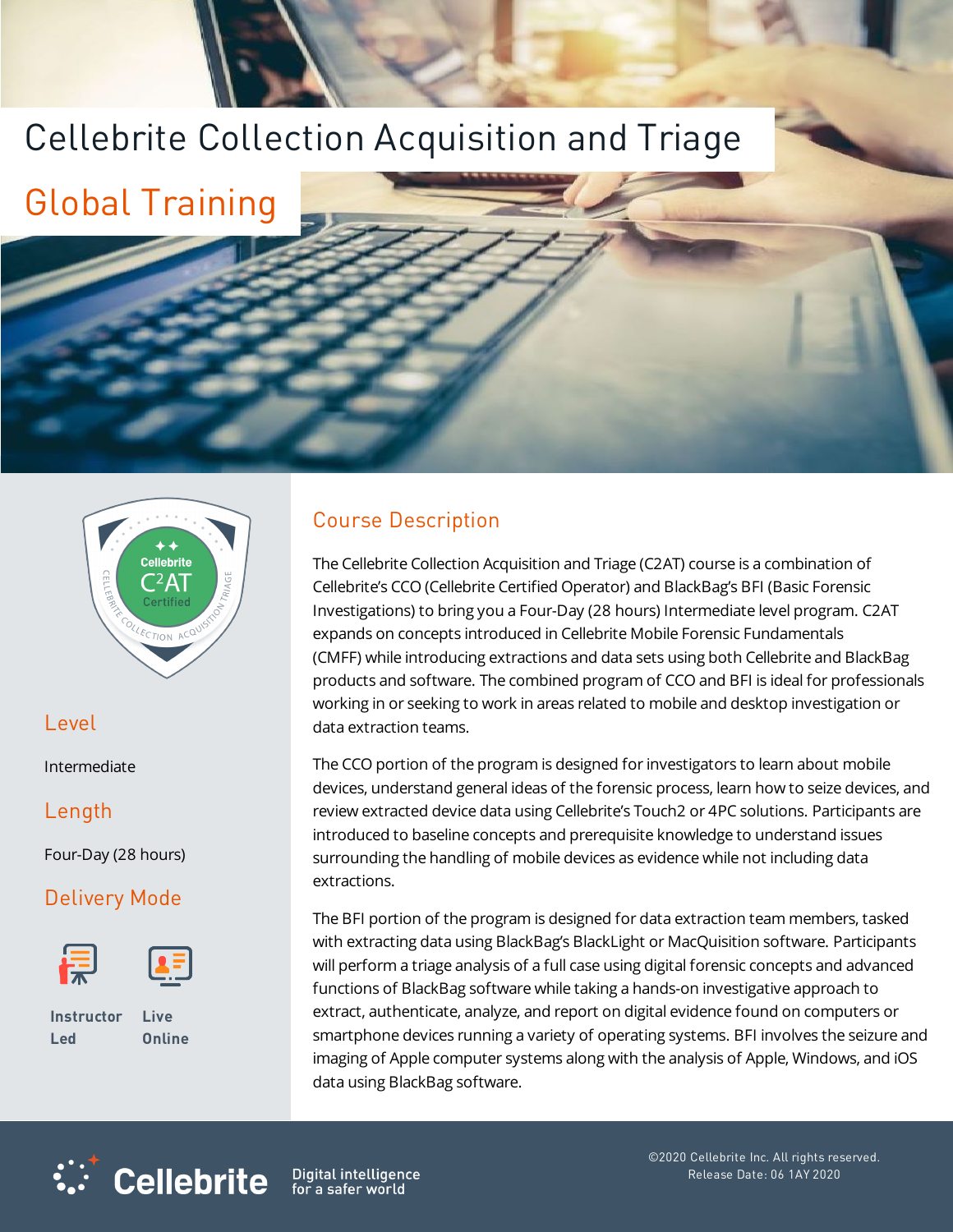The C2AT course introduces extractions and data sets for use case scenarios both on mobile and desk or laptop devices. The overall focus of is on-screen previews, evidence triage, and operating Cellebrite (Touch2/4PC), MacQuisition, and BlackLight solutions. Course participants will use multiple data intelligence tools to conduct basic searches, analyze data, create bookmarks or tags, and reports in both Cellebrite and BlackBag software. Throughout the course, participants have opportunities to gain the fundamental understanding needed to triage evidence and analyze data extractions in various case scenarios.

**Note**: No pre-requisites exist to attend the C2AT class, which can be taken to meet the second of three requirements, to qualify for the Cellebrite Certified Mobile Examiner (CCME) certification exam. The C2AT course is NOT available as a test-out out option for those individuals seeking to achieve CCME pre-requisites.

Prior knowledge or use of BlackBag's BlackLight, Cellebrite Touch2, or 4PC is not required to take this course but, it is recommended that students have completed the Cellebrite Mobile Forensics Fundamentals (CMFF), course or test out, prior to this class.

## Learning Tracks

Cellebrite aims to support learners in the pursuit of excellence in Digital Intelligence specialty areas without the need to commit to any degree program. Cellebrite's Academic & Learning Tracks provide guided training programs and continuous skillset development to achieve various levels of educational or professional goals. By choosing a "track" or "learning path" students can focus on personal, professional, and leadership skills in a Digital Intelligence career for either law enforcement, military, intelligence, and private sector practitioners.

Below is general information related to the audiences and focus areas for professionals taking this course. Cellebrite's curriculum reflects our commitment to digital forensics excellence; training forensics examiners, analysts, investigators and prosecutors around the world to achieve a higher standard of professional competence and success.

The C2AT training is designed for the following professionals:

- CSI Staff
- Digital Forensic Examiners
- Forensics Staff
- Investigators
- Corporate Investigators
- $\bullet$  Technicians

#### Course Objectives and Module Topics

The successful completion of Cellebrite Collection Acquisition and Triage (C2AT) will result in two certifications, aimed at augmenting your professional portfolio as outlined by the individual course objectives listed below.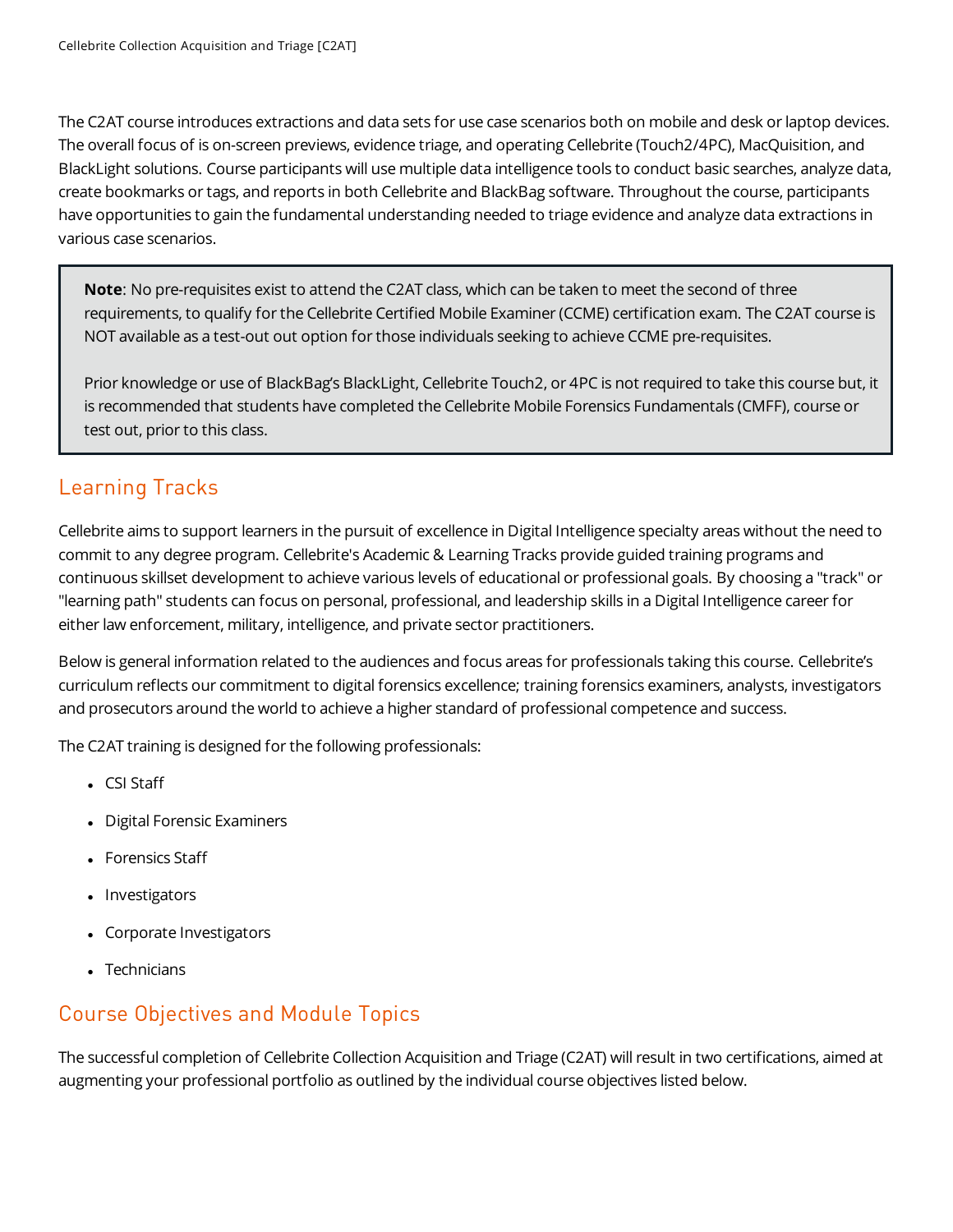#### CCO Course Objectives

Upon successful completion of the course, the student will be able to:

- Describe pre-extraction considerations.
- Install and configure Touch, Touch 2, or 4PC and Physical Analyzer software.
- Explain the best practices for the on-scene identification, collection, packaging, transporting, examination, and storage of digital evidence data and devices.
- Display best practices when conducting cell phone extractions.
- Identify functions used within Touch, Touch 2, or 4PC to perform supported data extractions.
- Exhibit how to open extractions using Physical Analyzer.
- Summarize how to conduct basic searches using Cellebrite Physical Analyzer.
- Outline how to create a Triage report using Cellebrite Physical Analyzer.
- Demonstrate proficiency by completing a knowledge-based and practical skills assessment.

#### BFI Course Objectives

Upon successful completion of the course, the student will be able to:

- Explain Live Triage and Imaging procedures.
- Describe the features and functions of MacQuisition.
- Perform multiple Case Study reviews
- Examine the collection of Mac and iOS artifacts
- Explore the processing of Microsoft Windows in BlackLight
- Identify, Tag and Annotate extracted data
- **Generate investigative Reports**
- Demonstrate proficiency by completing a knowledge-based and practical skills assessment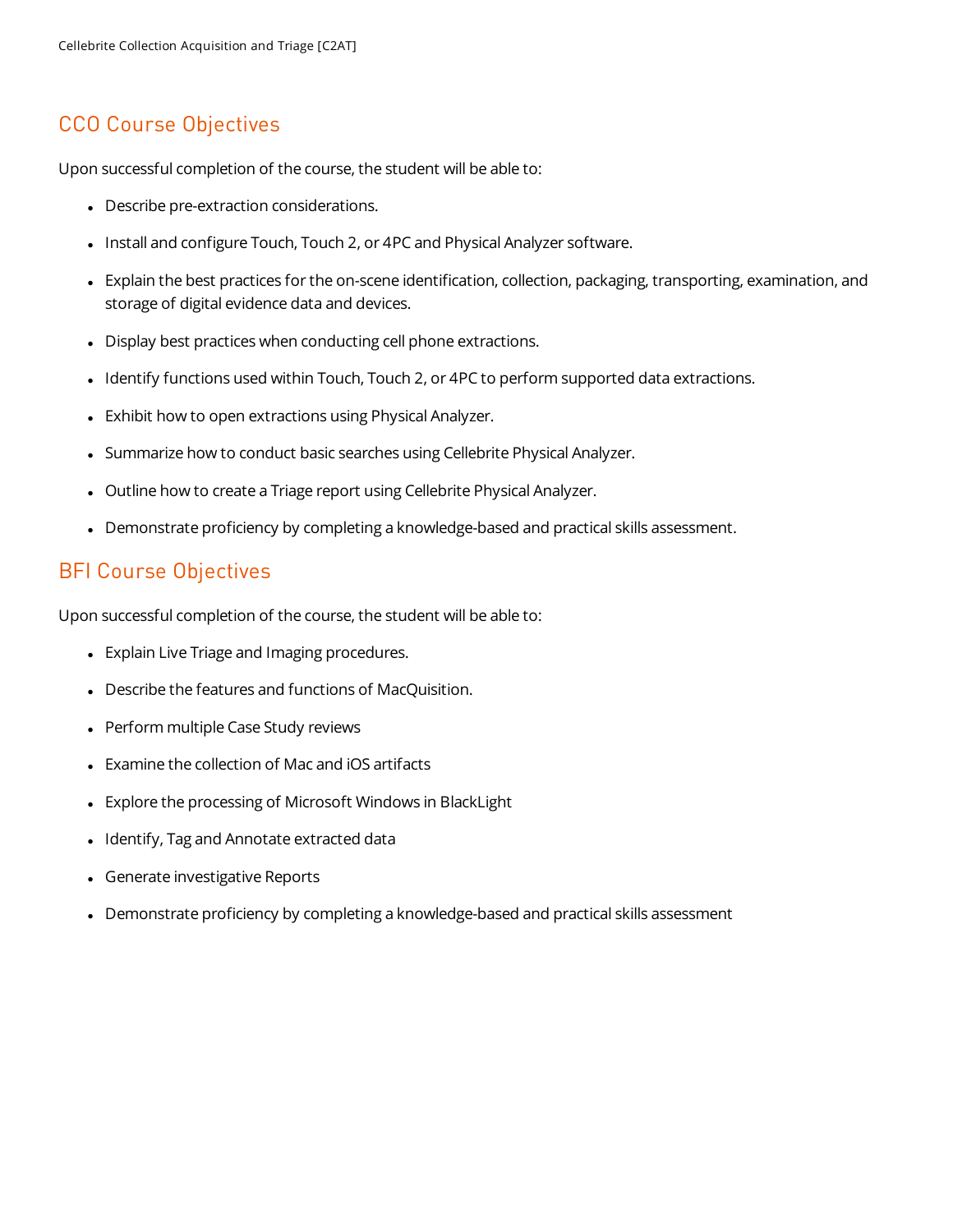# CCO Modules Topics

| <b>Module</b>                                           | <b>Topics</b>                                                                                             |
|---------------------------------------------------------|-----------------------------------------------------------------------------------------------------------|
| Module 1: Introduction                                  | Discuss course administration.                                                                            |
|                                                         | Describe Cellebrite's core training and certification process.                                            |
|                                                         | Review of the capabilities engineered in the Cellebrite Platforms and digital<br>forensic solutions.      |
|                                                         | Discuss a practitioner's legal responsibilities using Cellebrite products, software,<br>and services.     |
| Module 2: Forensic Handling<br>of Mobile Devices        | • Install 4PC and review licensing options                                                                |
|                                                         | Install Physical Analyzer and review licensing options                                                    |
|                                                         | Describe the phases of the digital forensics process                                                      |
|                                                         | Populate data on an Android phone to complete extractions                                                 |
|                                                         | Conduct Logical extractions of mobile devices                                                             |
|                                                         | Review legal considerations for seizing and searching devices                                             |
|                                                         | • Describe the importance of proper evidence handling and documentation                                   |
| Module 3: Touch2 and                                    | List the components, features, or functions for the Touch2 and 4PC.                                       |
| <b>4PC Familiarization</b>                              | Describe how to purchase and maintain the license(s) for UFED technology.                                 |
|                                                         | Discuss how to update software and firmware for Touch2 and 4PC.                                           |
|                                                         | Conduct an installation of 4PC on a computer workstation.                                                 |
|                                                         | Modify Touch2 and 4 PC configurations for the extraction of different devices and<br>investigative needs. |
| Module 4: Cellebrite<br><b>Extraction Methodologies</b> | Identify best practices for the extraction of data from digital evidence devices.                         |
|                                                         | Discuss the methods frequently employed by forensic examiners to acquire data<br>from mobile devices.     |
|                                                         | • Explain the SIM file system organization.                                                               |
|                                                         | • Conduct SIM card extractions and cloning comparisons.                                                   |
|                                                         | • Apply forensic techniques to produce media storage extractions.                                         |
|                                                         | Operate the Touch2 or 4PC, and Physical Analyzer to conduct device extractions.                           |
|                                                         | Demonstrate the removal of a passcode from a locked device using Touch2 or<br>4PC.                        |
|                                                         | Describe the uses for UFED Camera Services.                                                               |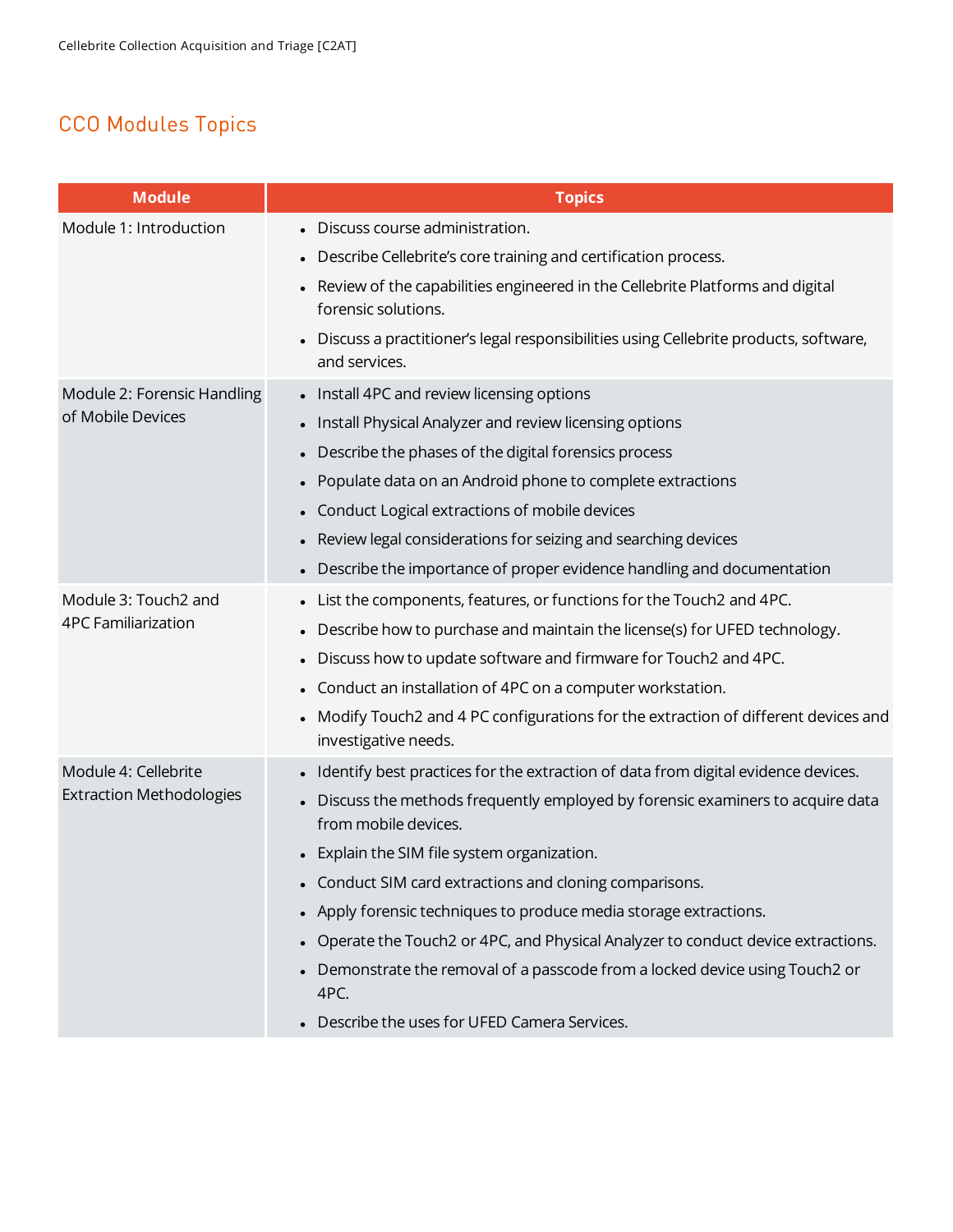| <b>Module</b>              | <b>Topics</b>                                                                                            |
|----------------------------|----------------------------------------------------------------------------------------------------------|
| Module 5: Triage Reporting | • Explain the fundamental elements of a Reader (UFDR) report produced by<br>Physical Analyzer.           |
|                            | • Describe the reporting options within the Physical Analyzer interface.                                 |
|                            | • Compose PDF and UFDR reports using digital evidence artifacts recovered during<br>mock investigations. |
| Module 6: Final Exam       | • Complete a knowledge-based and practical skills assessment                                             |
|                            | • Evaluate the course components using the Feedback Survey                                               |
|                            | • Download a Certificate of Attendance                                                                   |
|                            | • Download a Certificate of Completion (if awarded)*                                                     |

# BFI Modules Topics

| <b>Module</b>                        | <b>Topics</b>                                          |
|--------------------------------------|--------------------------------------------------------|
| Module 1: Introduction               | • About BlackBag                                       |
|                                      | Introducing BlackBagTech.com                           |
|                                      | Participants self-Introduction                         |
|                                      | Training and Certifications                            |
|                                      | Description of BlackBag Products                       |
|                                      | Course objectives, schedule, and logistics             |
| Module 2: Acquiring Data             | Discuss MacQuisition Features and Functions            |
|                                      | <b>Explain Logical File Collection Procedures</b>      |
|                                      | Describe Apple Encryption                              |
|                                      | Review Imaging Processes for Different Media           |
|                                      | Explore the Investigations Workflow Overview           |
|                                      | • Discuss the Proper Handling of Digital Case Evidence |
| Module 3: BlackLight<br>Introduction | Provide an Introduction to the BlackLight Interface    |
|                                      | Describe the System Requirements                       |
|                                      | Discuss Program Dependencies                           |
|                                      | Explain how to Create a Case and Add Evidence          |
|                                      | Review how to Open an existing Case                    |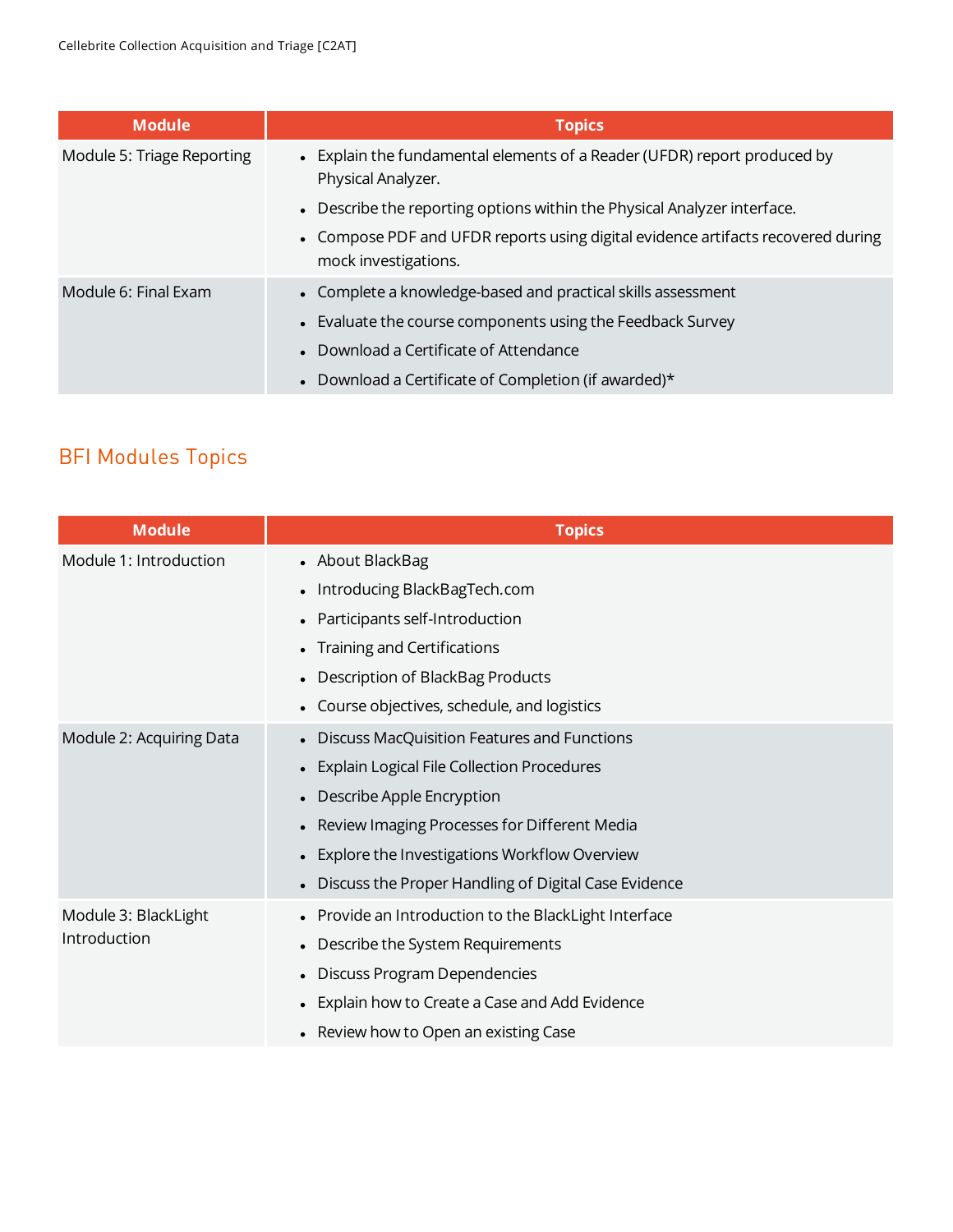| <b>Module</b>                        | <b>Topics</b>                                                                            |
|--------------------------------------|------------------------------------------------------------------------------------------|
| Module 4: Exploring<br>BlackLight    | • Explore the BlackLight Interface                                                       |
|                                      | • Review the procedure for marking evidence                                              |
|                                      | Describe the purpose of the Component List                                               |
| Module 5: Actionable<br>Intelligence | Review Mac Artifacts and Processing                                                      |
|                                      | Discuss Windows Artifacts and Processing                                                 |
|                                      | • Practice Viewing Artifacts                                                             |
|                                      | <b>Create Artifact Filters</b>                                                           |
|                                      | • Explain the Importance of Metadata                                                     |
| Module 6: Advanced                   | Explain How to Tag Items of Interest                                                     |
| Options                              | • Practice Tagging Item of Interest                                                      |
|                                      | • Discuss Tagging Multiple Items Simultaneously                                          |
|                                      | • Explain the Value of Tagging in Hex View                                               |
| Module 7: Media Analysis             | • Discuss the Data Filtering                                                             |
|                                      | Explore the Use of Content Searches                                                      |
|                                      | Review the Use of Custom Hash Sets                                                       |
|                                      | • Explained How to Complete Indexed Searches                                             |
|                                      | • Practice Searches by Content Types                                                     |
| Module 8: Mobile Device              | • Discuss the Actionable Intelligence Tab                                                |
|                                      | Explain the Parsing of Mac and Windows Artifacts                                         |
|                                      | Practice Navigating to Actionable Intelligence Tab and Completing Searches               |
|                                      | Explore Mac Actionable Intelligence Artifacts                                            |
|                                      | • Review Windows Actionable Intelligence Artifacts                                       |
|                                      | • Compare the Differences Between Preview Data and Actionable Intelligence Data          |
| Module 9: Communications             | • Review Media View Filtering and Organization                                           |
|                                      | <b>Explain GeoData Markers and Mapping</b>                                               |
|                                      | Practice Video file GeoData Mapping                                                      |
|                                      | Discuss Exporting Images for Review                                                      |
|                                      | Describe the Uses for Image Analyzer to Establish Categories and Assess Threat<br>Levels |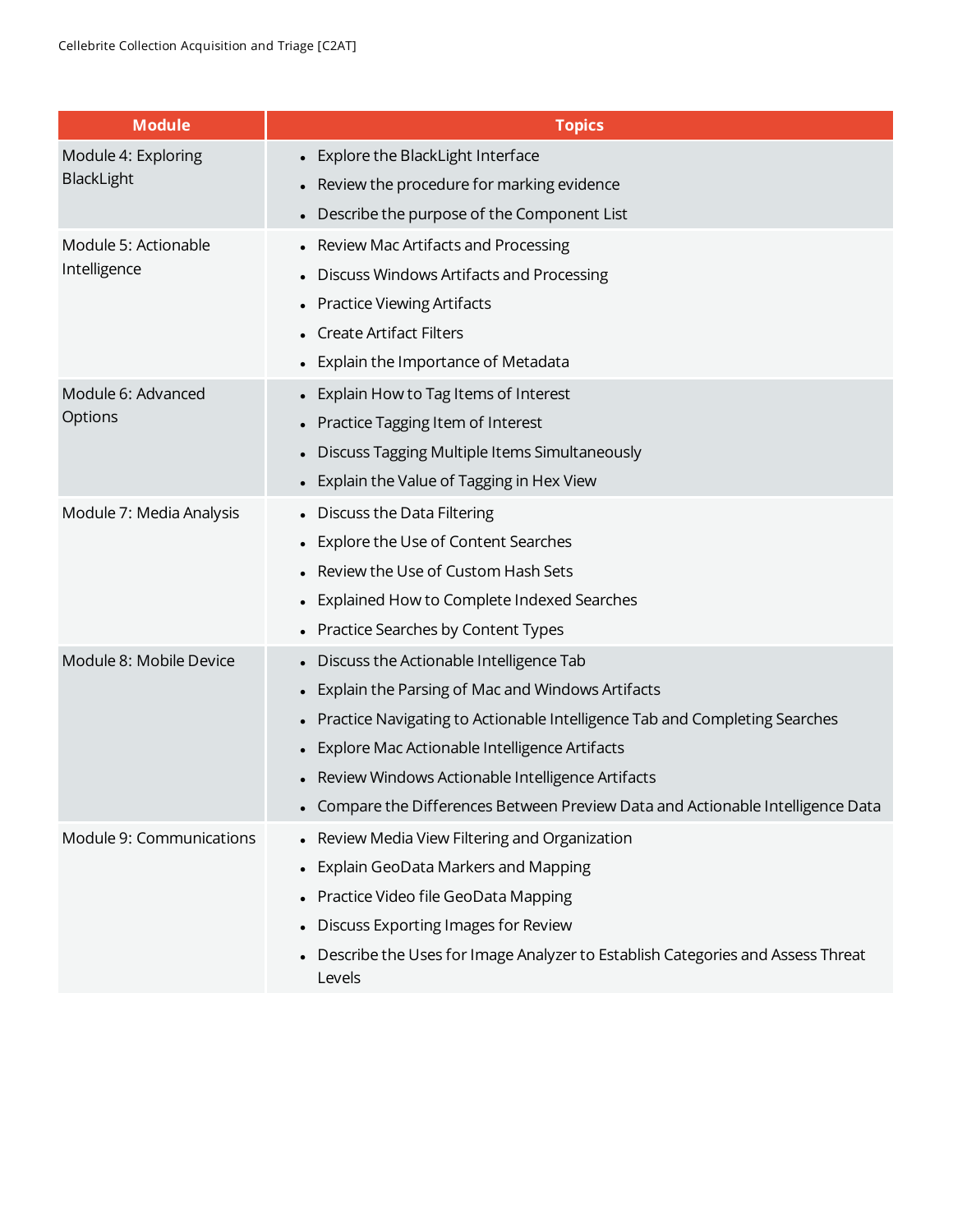| <b>Module</b>                         | <b>Topics</b>                                                              |
|---------------------------------------|----------------------------------------------------------------------------|
| Module 10: Narrowing<br>Down the Data | • Explain the Android Acquisition Process                                  |
|                                       | Discuss the iOS Acquisition Process                                        |
|                                       | Describe the iOS Backups Data Acquisition Method                           |
|                                       | • Review the Methods for Ingesting 3rd Party Acquisitions                  |
| Module 11: Tagging                    | • Describe Automated and Manual Productivity Features                      |
|                                       | • Review the parsing of communications that include Mac call records       |
|                                       | • Practice Filtering Application Communication Records                     |
|                                       | • Parse Locations Data from Media, Calendar, and Other Sources             |
|                                       | • Explain the Internet Connections and Browsing Data                       |
| Module 12: Reporting                  | • Explain the Case Data Analysis and Reporting Features                    |
|                                       | • Practice Choosing Report Items                                           |
|                                       | • Review the Function that Permits Rearranging Tags for Reporting          |
| Module 13: Other Topics               | • Review Updated Features and Functions                                    |
|                                       | • Explain the Integration and Ability to Parse 3rd Party Data Acquisitions |
|                                       | • Describe the BitLocker Integration Procedure                             |
| Module 14: Final Exam                 | • Complete a knowledge-based and practical skills assessment               |
|                                       | • Evaluate the course components using the Feedback Survey                 |
|                                       | Download a Certificate of Attendance                                       |
|                                       | Download a Certificate of Completion (if awarded)*                         |

## Additional Information

Cellebrite Collection Acquisition and Triage (C2AT) is:

- an opportunity to achieve Cellebrite's Certified Operator (CCO) Certification below CCPA
- an opportunity to achieve BlackBag's Certified BlackLight Examiner (CBE) designation
- essential "toolkit" solution for professionals that handle or acquire data from various devices
- ideal for individuals with basic knowledge in digital forensics or successfully completed Cellebrite's CMFF

**Important**: Successful completion of this course is defined as the student being able to demonstrate proficiency in the Course Learning Objectives by passing a Final Exam assessment with a minimum score of 80.00% or higher to be awarded a Certificate of Completion.